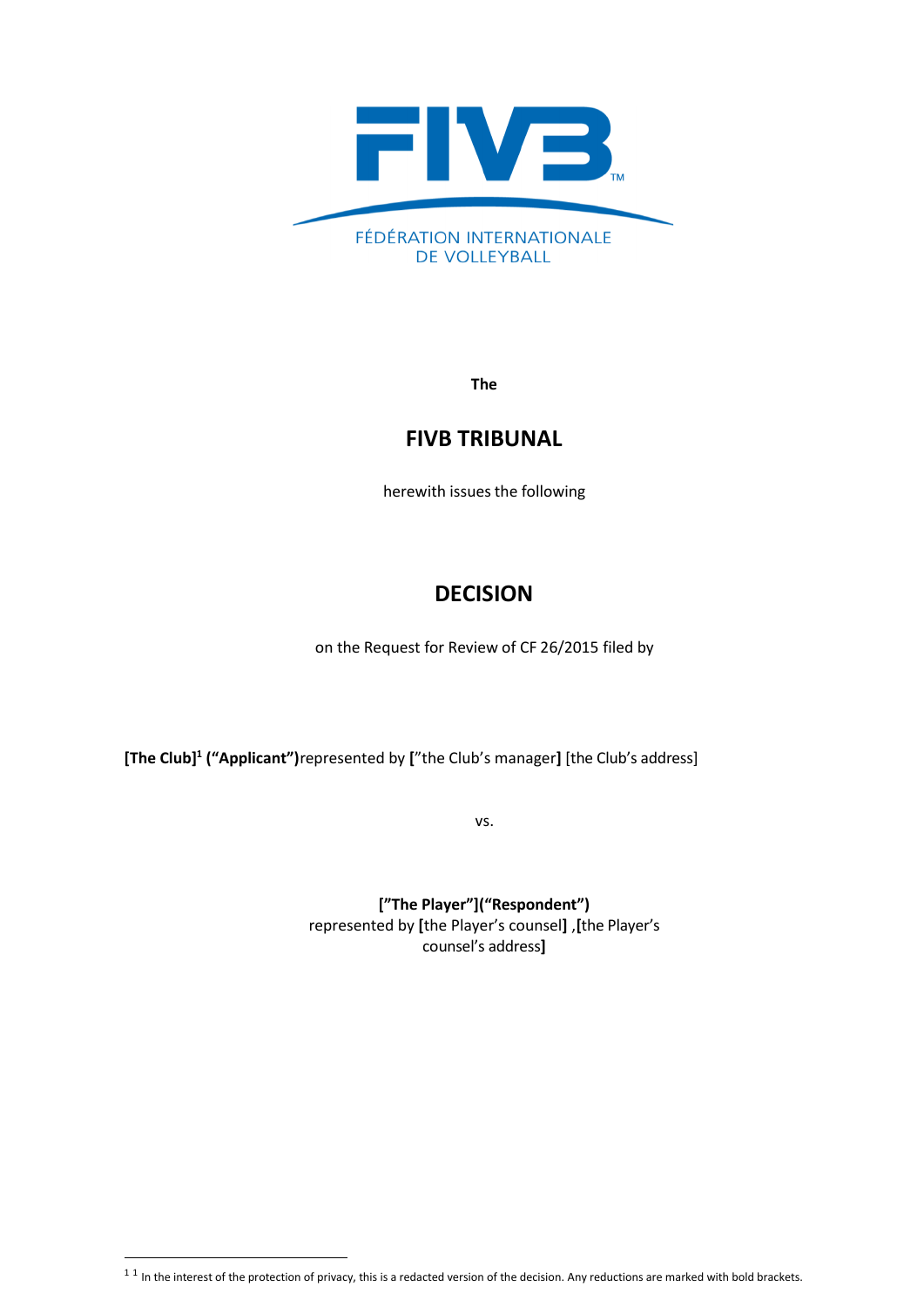## **1. The Parties**

- 1. The Applicant is a professional volleyball club with its legal seat in **[**the Applicant's place and country**]** .
- 2. The Respondent is a professional volleyball player from **[**the Player's country**]**.

## **2. The FIVB Tribunal Panel**

3. Article 1.5 of the FIVB Tribunal Regulations (hereinafter the "Regulations") provides as follows:

*"1.5 Cases before the FIVB Tribunal shall be heard by the Chairperson and two (2) other members, appointed by the Chairperson. If one or more of the members is unavailable or ineligible due to reasons of conflict (see Article 9) the Chairperson shall appoint another member. However, in the event that a case only involves parties from the same Confederation, that case shall be heard by the judge from that Confederation as a single judge unless a hearing by a three (3)-member FIVB Tribunal is requested by one of the parties. If that member has the same nationality as one of the parties, is unavailable or ineligible due to reasons of conflict (see Article 9) he/she shall be replaced by the substitute member from the same Confederation. If both the member and the substitute member from the Confederation in question have the nationality of one of the parties, the FIVB President shall appoint ad-hoc a neutral judge from the same Confederation provided that he/she possessesthe qualifications set out in Article 1.3 above".*

4. Because the parties come from the same Confederation, this Request for Review will be heard by a single judge from the same Confederation. As of **[**date**]**, Mr. Erhard Rubert, the regular member of the FIVB Tribunal from **[**the continent both parties come from**]**, is no longer a member of the FIVB Tribunal. Given that the Parties are from the **[**continental volleyball federation, hereafter "the Continental Federation"**]**, the substitute member of the FIVB Tribunal from **[**the Continental Federation**]**, Mr. Piotr Stolarski from Poland, was appointed as the single judge in the present case (hereinafter "FIVB Tribunal Judge").

## **3. Facts and Proceedings**

## **3.1 Background Facts**

- 5. On **[**date**]**, the Applicant and the Respondent entered into a contract in which the Respondent agreed to play for the Applicant's team for the **[**year**]**/**[**year**]** season in exchange fora salary of EUR 130,000 net, amongst other benefits (hereinafter the "Contract").
- 6. The Contract contained the following relevant provisions: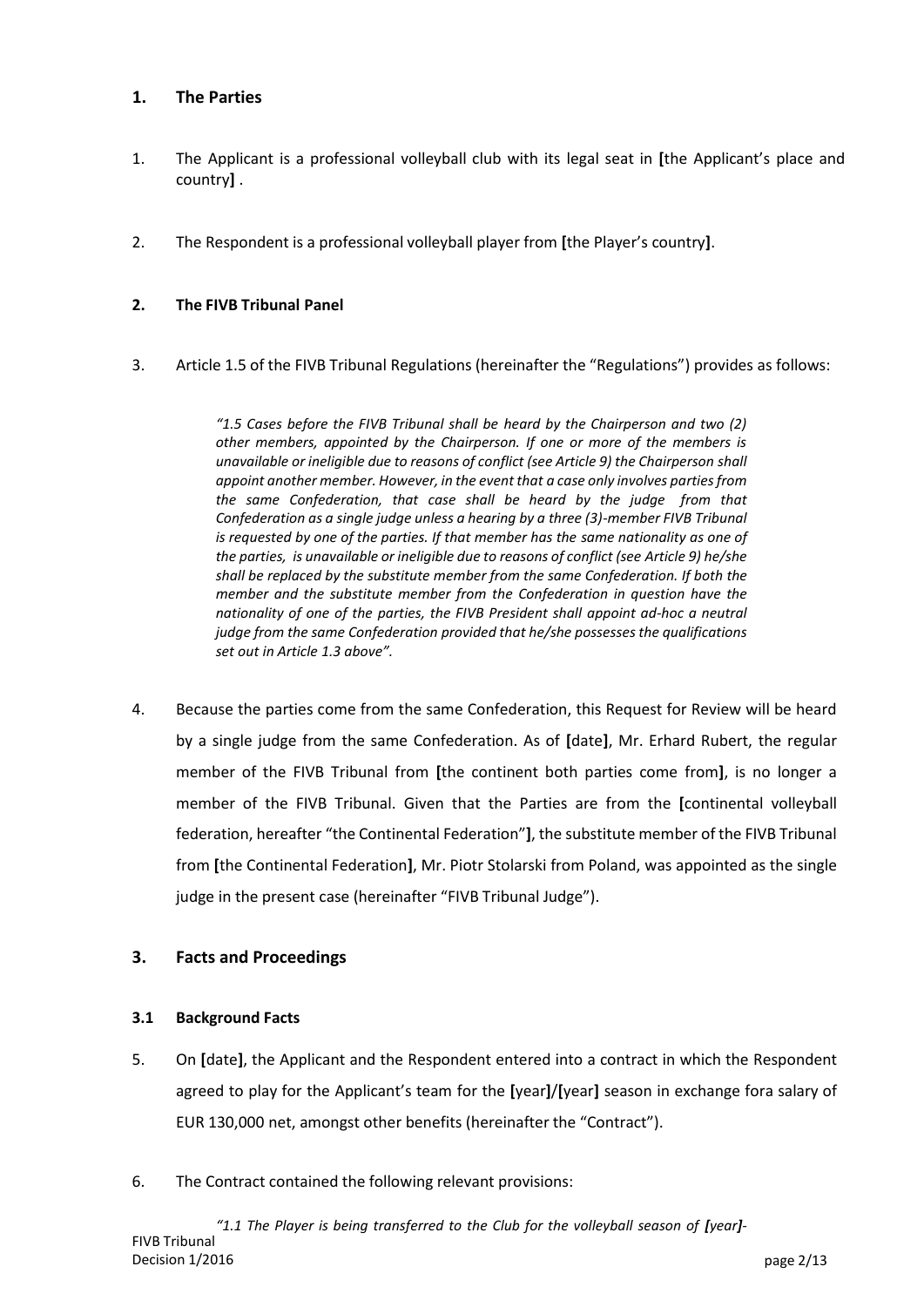*[year] and shall play in the team "[the Club]." The Player undertakes to attend all training sessions and play all matches upon the request of the Club's management for the above mentioned obligations.*

*1.2 The Player has to pass an orientation program of the Club, has to obey the principles of the Club, must take care about keeping his normal weight and sport form and sign a Disciplinary Act of the Club.*

*2.2 The Player begins to train and play in the Club from her arrival and up to the very last match of the League i.e. to [year].*

[...]

*4.1 The Club will pay a total amount of 130,000 EURO (one hundred and thirty thousand euro) to the Player due to this contract, following the below mentioned conditions, without bonuses reimbursement*

*The payments rates must be pay like these conditions:*

| [date]                     | <i>15 000 EUR</i> |
|----------------------------|-------------------|
| [date, one month<br>later] | <b>15 000 EUR</b> |
| [date, one month<br>later] | <i>15 000 EUR</i> |
| [date, one month<br>later] | <i>15 000 EUR</i> |
| (date, one month<br>later] | 15 000 EUR        |
| (date, one month<br>later] | <i>15 000 EUR</i> |
| [date, one month<br>later] | <i>15 000 EUR</i> |
| [date, one month<br>later] | <b>25 000 EUR</b> |

*Total: 130.000 – (one hundred thirty thousand) EURO Net.*

[...]

*6.1 The Player is obliged to fulfil the sport law, sport ethics, good will rules, the Club's principles, work regulations, rules and decisions taken by the Club's Board of Directors, Executive Committee, Directors, Manager and Coach.*

*6.5 In case of non-fulfillment of these obligations, the contract between player and the Club may be subject for termination without material obligation.*

[...]

*7.2 The Player will have health insurance supplied by the Club (except dentist). In case of injury, that requires surgery, the club will pay for the player's medicalexpenses accordingly with player at one of the top medical centre of [Club's Country] or, if necessary, abroad.*

*7.3 If the player cannot play till the end of the season cause the injury that occurred because of professional activities during this contract the Club has right to pay %50 of remaining salary of the contract immediately and send the player-back to her*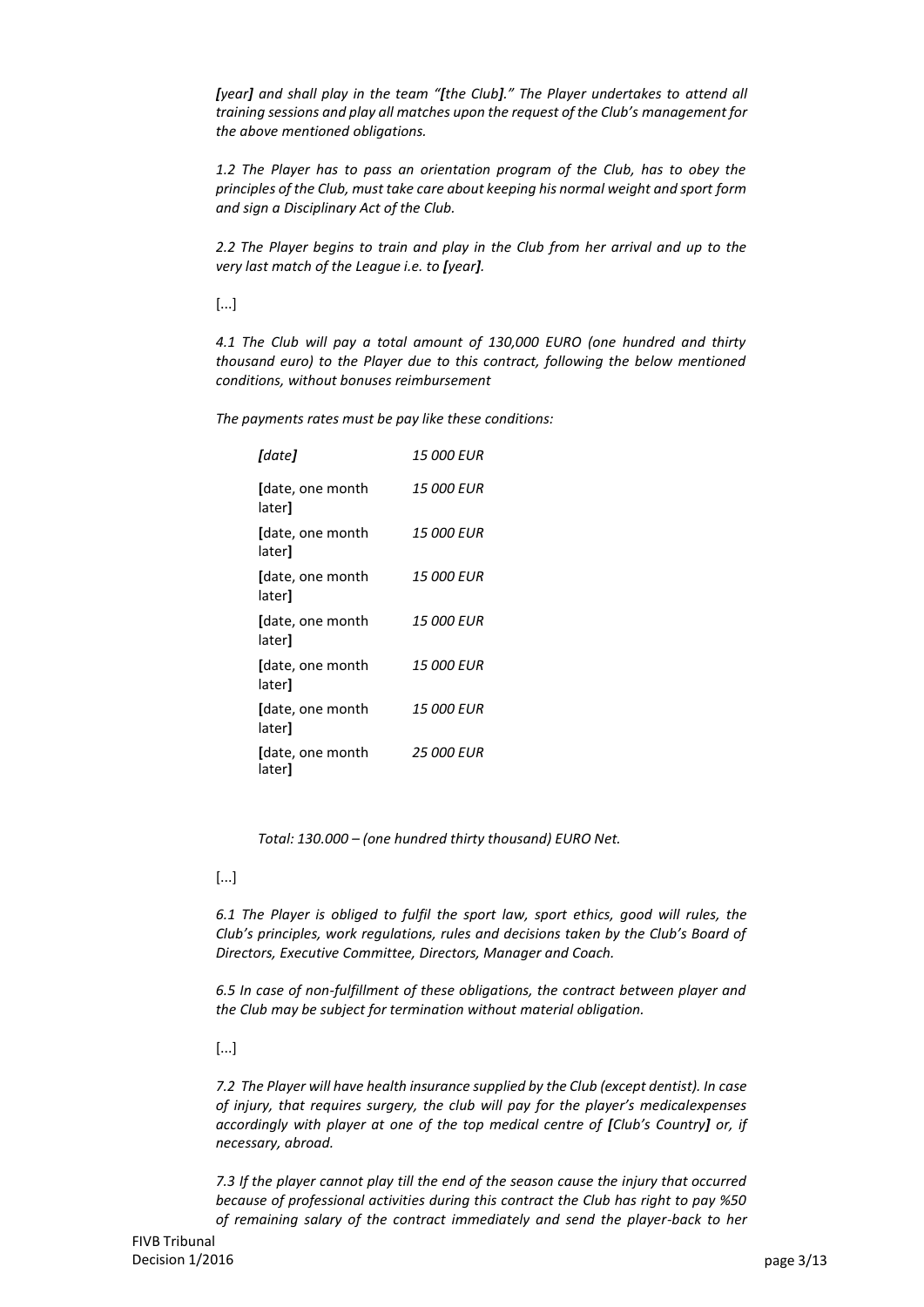*country.*

*7.4 The player has full responsibility for medical and other expenses in case of illness or injury occurred because of her fault and irrelevant to her professional activities within the Club.*

*7.5 Pregnancy is the gross violation of the Contract's terms. If the player insists on continuation of pregnancy, the Contract will count by the Club as cancelled through player's fault.*

[...]*"* (sic)

7. Subsequently, the Player signed the Club's disciplinary regulations. *Inter alia*, these disciplinary regulations provide the following:

> *"This regulation hereby was prepared and issued for the purpose of providing the volleyball players, who are employed in the Club and continue their volleyball activities in accordance with a "contract" to behave in accordance with sport ethics, disciplinary and carry their activities in conformity with fair play principles during their service in the Club and it was arranged in order to define and determine their actions may constitute a disciplinary action and disciplinary punishments to be applied on these actions.*

> *Providing that in case the current Volleyball player contracts made between the club and players are in force, the Volleyball players are obliged to behave in accordance with sport ethics, sport disciplinary and fair play principles and in conformity with honour, esteem, name and grandness of Club coming from its history, which are defined in DISCIPLINARY REGULATION OF [Club's Country] VOLLEYBALL FEDERATION*

*and not performing actions and statements including racism.*

[…]

*9.1 With the aim to ensure to continuity of their volleyball activity at the maximum physical level throughout the duration of contract with the club, Volleyball players are obligated to; protect themselves against any kind of illness and/or injury; and to take any kind of precautions, show attention and take care, strive in his life outside of volleyball to prevent illness and/or injury that may impede/stop his volleyball activity and that may accordingly effect his sportive performance negatively*

*9.2 Volleyball players, in cases of an injury and/or illness, have to comply precisely with the treatment program prescribed and follows by the club doctor and to take maximum care and attention in this regard, in order to return to the volleyball activity as soon as possible.*

*9.3* [...] *Volleyball players, in case they claim, also have the right to be treated by medical institutions and doctors that they will choose domestic or abroad, with the condition that they are provided an explicit written approval from the club doctor. In both cases, volleyball players are responsible for both any kind of medical intervention, diagnosis and treatment done by the medical institutions to be chosen either by the club or themselves, and all of the costs related with these.*

*In return for their actions that are included in this regulation and regarded as disciplinary action, the volleyball players are imposed punishments of written admonition, fine and being left out of the team, depending on the degree of the action.*

[...]

FIVB Tribunal Decision 1/2016 **page 4/13** *A copy of the management board decisions with regards to the punishments of fine*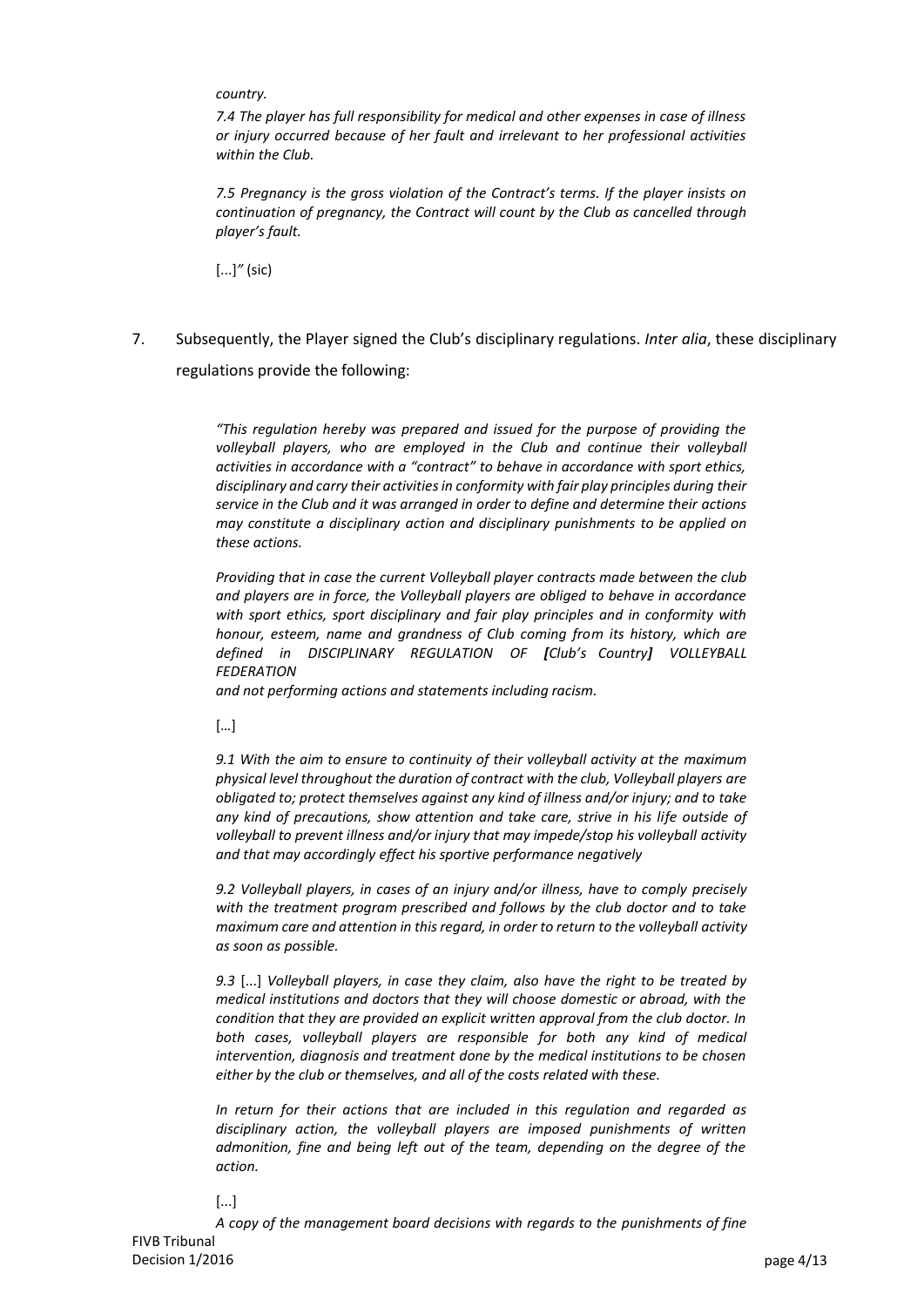*and leaving out of the team is noticed to the volleyball player in compliance with the legal procedure and another copy issent to the [Club's Country] Volleyball Federation.*

*Although they are not regulated in this regulation clearly, actions that are contrary to the aim and principle specified in the ARTICLE 5 of this regulation and to the basic principles of disciplinary law and penal code, may also be punished by the management board.*

*With regards to the actions written in ARTICLE 9, punishment of admonition or punishment of fine of minimum \$1.500 maximum 50 % of the amount of the net annual receivable, and together with these punishments, an additional punishment of leaving out of the team.*

[...]*"* (sic)

- 8. On **[**date**]**, during a match of the national championship, the Player injured her knee. ThePlayer was taken to the **[**hospital, hereafter "the Hospital"**]**in **[**Club's Place**]**, where she received an ultrasound on her knee. According to the medical report, the Player suffered a **[**injury**]**. During her treatment, the Club alleged that the Player explained that she was pregnant. The Player denied this allegation. The Player also refused to take a blood test.
- 9. On **[**date**]**, the Club signed a document titled "Act of Contract termination". *Inter alia*, the document contains the following provisions:

*"The contract No 23/***[**year**]** *made between [the Club] [Club's Place]and [the Player]is being terminated under the condition of mutual agreement.*

*The sides agree on followings:*

*1. Given contract loses its juridical power from [date];*

*2. This Act makes both sides free from any kind of mutual material obligation both for future and past*

*3. An article "7. Sickness, Injury and Pregnancy" of the contract declares:*

*a. "7.5 Pregnancy is gross violation of the Contract terms. If the Player insists on continuation of pregnancy, the contract will count by the Club as cancelled through the player's fault.*

*b. As duration of pregnancy was for 1 and more months and player knew about it nevertheless player had not informed the club. The Club accepts this duration of silence as an insistence in pregnancy and terminates the contract of player by not paying salary of last month in the amount of 25000 Euros."* (sic)

- 10. The Club alleged that it held several meetings with the Player and her husband to work out a mutual termination; however, no agreement was reached and the Player refused to sign the "Act of Contract termination".
- 11. After the Applicant's final match of the season on **[**date**]**, the Respondent participatedin the medal ceremony for the Applicant.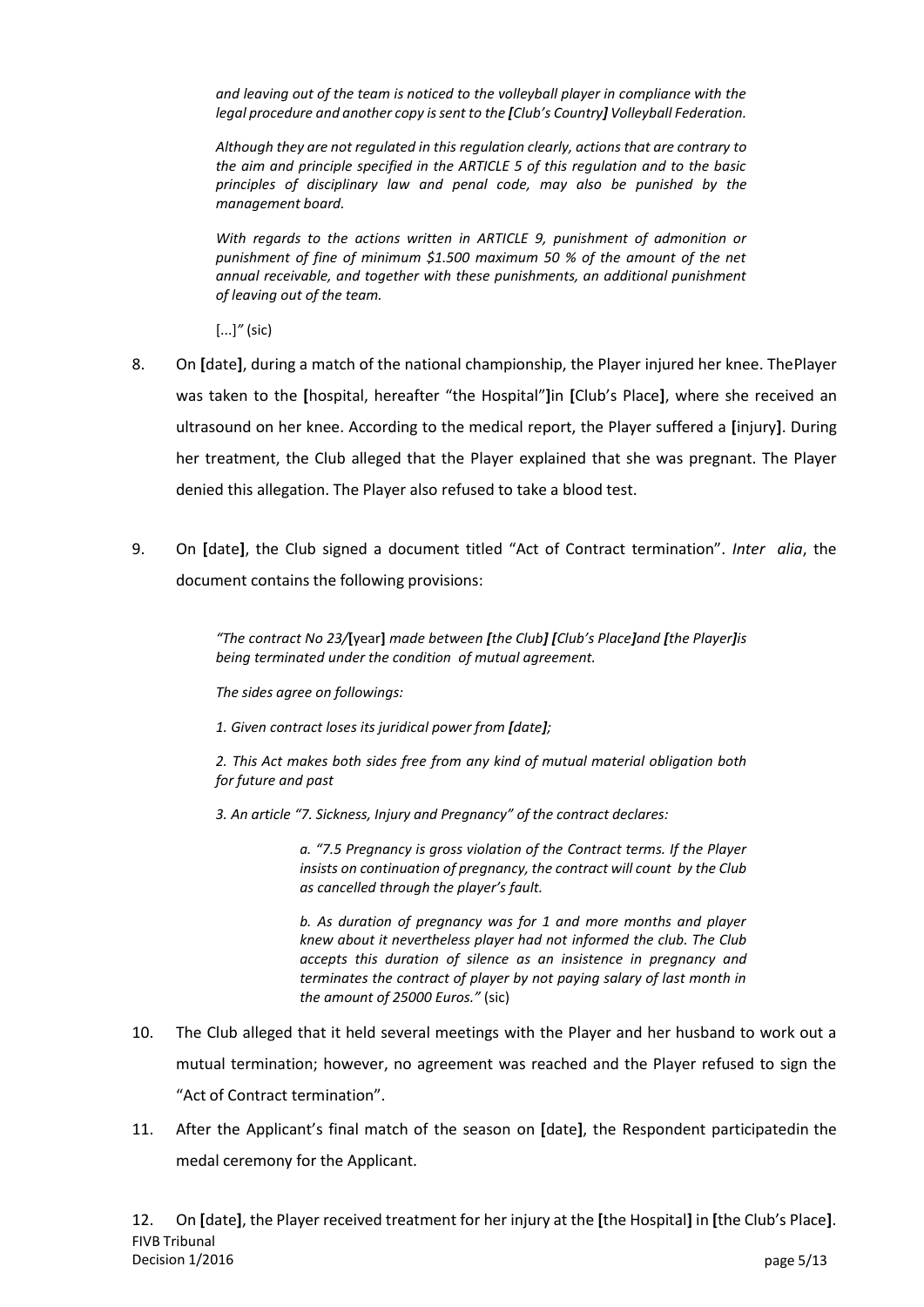- 13. On **[**date**]**, the Player flew back to **[**Player's Country**]**.
- 14. Upon her return to **[**Player's Country**]**, the Player continued receiving treatment for her injury, which she paid out-of-pocket.
- 15. On **[**date**]**, the Player announced the birth of her child on her Twitter account.

## **3.2 The Proceedings before the FIVB Tribunal**

- 16. On **[**date**]**, the **[**Continental Federation**]** issued a decision in the present manner in accordance with Article 45.11 of the FIVB Sports Regulations (hereinafter the "Decision") ruling that the Applicant owed the Respondent the amounts of EUR 12,500 net and EUR 400, which the Applicant was ordered to pay by **[**date**]**. The Applicant was notified of the Decisionon **[**date**]**.
- 17. On **[**date**]**, the Applicant filed its Request for Review, which included its "Reasons for Appeal", copies of both of the Applicant's submissions as well as the Respondent's comments from the proceedings before the **[**Continental Federation**]**, and proof of payment of the handling fee.
- 18. On the same day, the FIVB Tribunal acknowledged receipt of the Request for Review and invited the Respondent to submit her Answer by no later than **[**date**]**.
- 19. On **[**date**]**, the Respondent submitted his Answer with accompanying documentation.

## **4. The Parties' Submissions**

20. The following section provides a brief summary of the Parties'submissions and does not purport to include every contention put forth by the Parties. However, the FIVB Tribunal Judge has thoroughly considered all of the evidence and arguments submitted by the Parties, even if no specific or detailed reference has been made to those arguments in this section.

#### **4.1 The Applicant's Request for Review**

21. First, the Applicant contested the **[**Continental Federation**]**'s determination that the Player flew back to **[**the Player's Country**]** to receive treatments on her knee before returning back to **[**the Club's Country**]** before the end of the season. Instead, it contended that the Player received treatment in **[**the Club's Country**]** until the end of the season.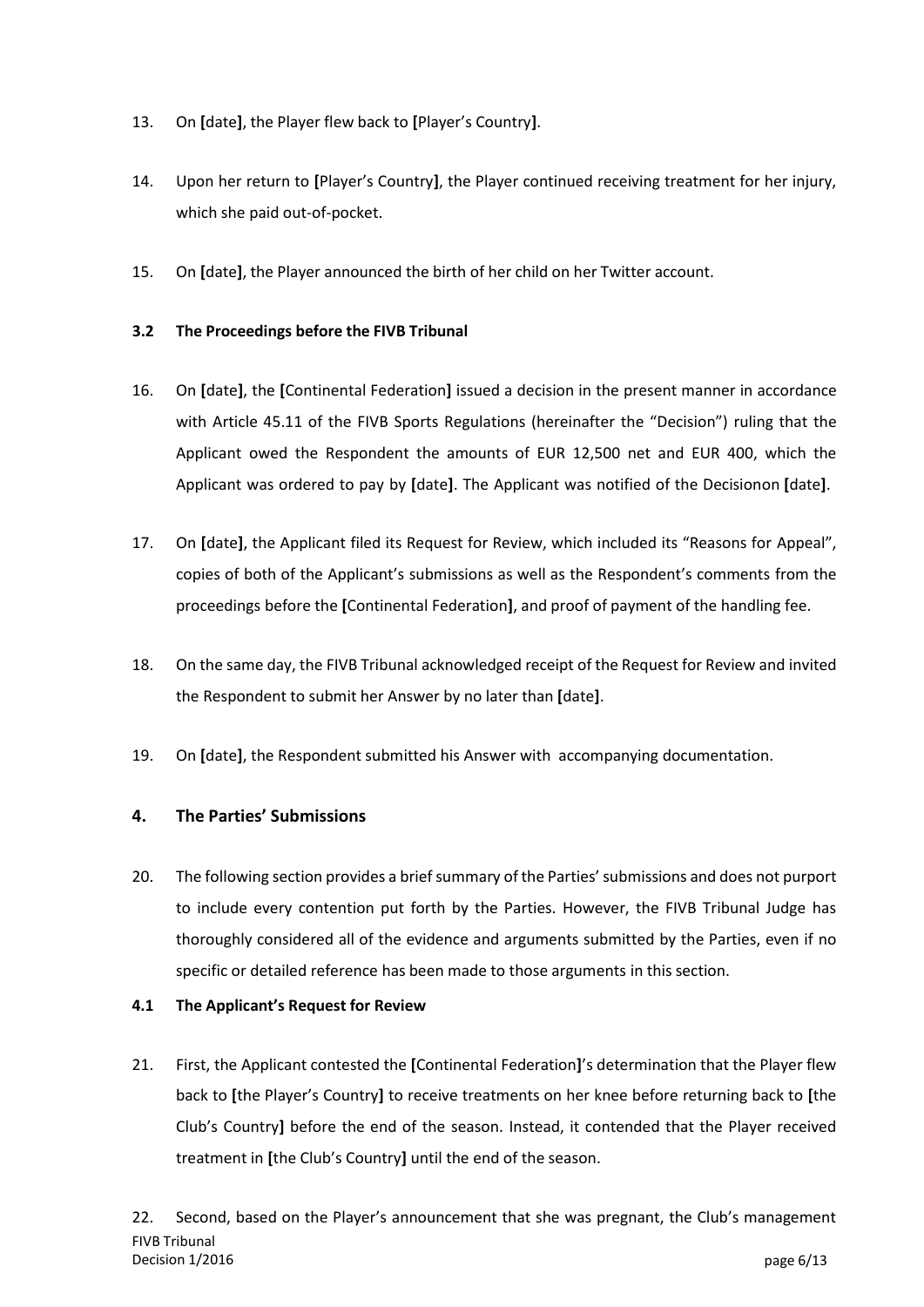met with the Player and her husband several times to find a mutual termination agreement but the sides could not reach an agreement. After the parties were unable to reach a mutual agreement, the Club prepared the "Act of Contract Termination" dated **[**date**]**, which the Player refused to sign. The Club had informed the Player that it was ready to send her home on**[**date**]**, and, at that point, she was no longer a member of the Club. However, the Club purchased the airfare for the Player on **[**date**]**because the Club was required to under the Contract and the Player had wanted to stay in **[**the Club's Country**]** until that date.

23. The Applicant requests the following relief:

*"Taking into consideration the above mentioned, as a club, we kindly ask You to review the decision of [the Continental Federation]."* (sic)

#### **4.2 The Respondent's Answer**

- 24. The Respondent first noted that the Applicant continued to refer to facts and circumstances without providing any supporting evidence.
- 25. Regarding the Applicant's first point raised in its Reasons for Appeal, the Respondent first emphasised that whether the Respondent went back to **[**the Player's Country**]** was irrelevant in the final decision made by **[**the Continental Federation**]**. Regardless, the Respondent never contended and the evidence did not ever show that the Respondent went back to **[**the Player's Country**]** and then returned to **[**Club's Place**]**. It merely showed that the Respondent received treatment in **[**the Player's Country**]** upon her return on **[**date**]**.
- 26. Regarding the Applicant's second point, the Respondent argued that the Applicant failed to prove that there were multiple meetings between the Applicant's officials and the Respondent and her husband. Additionally, the Applicant did not provide any evidence that the contract was indeed terminated unilaterally. Furthermore, photographic evidence showed that the Respondent took part in the Applicant's final championship award ceremony, which occurred after **[**date**]**. This evidence demonstrated that the Respondent was still part of the team after the Respondent's alleged termination.
- 27. In her request for relief, the Respondent requested that:

*"In total the money that player has the right to receive are 25.495 euro (25.000 euro of remaining salary + 495 euro of medical expenses already incurred and the future medical costs if needed), or better, like established by the decision of the [Continental Federation] of [date], 12,500, plus reimbursement of expenses incurred* by *[the Player]for handling fees and legal*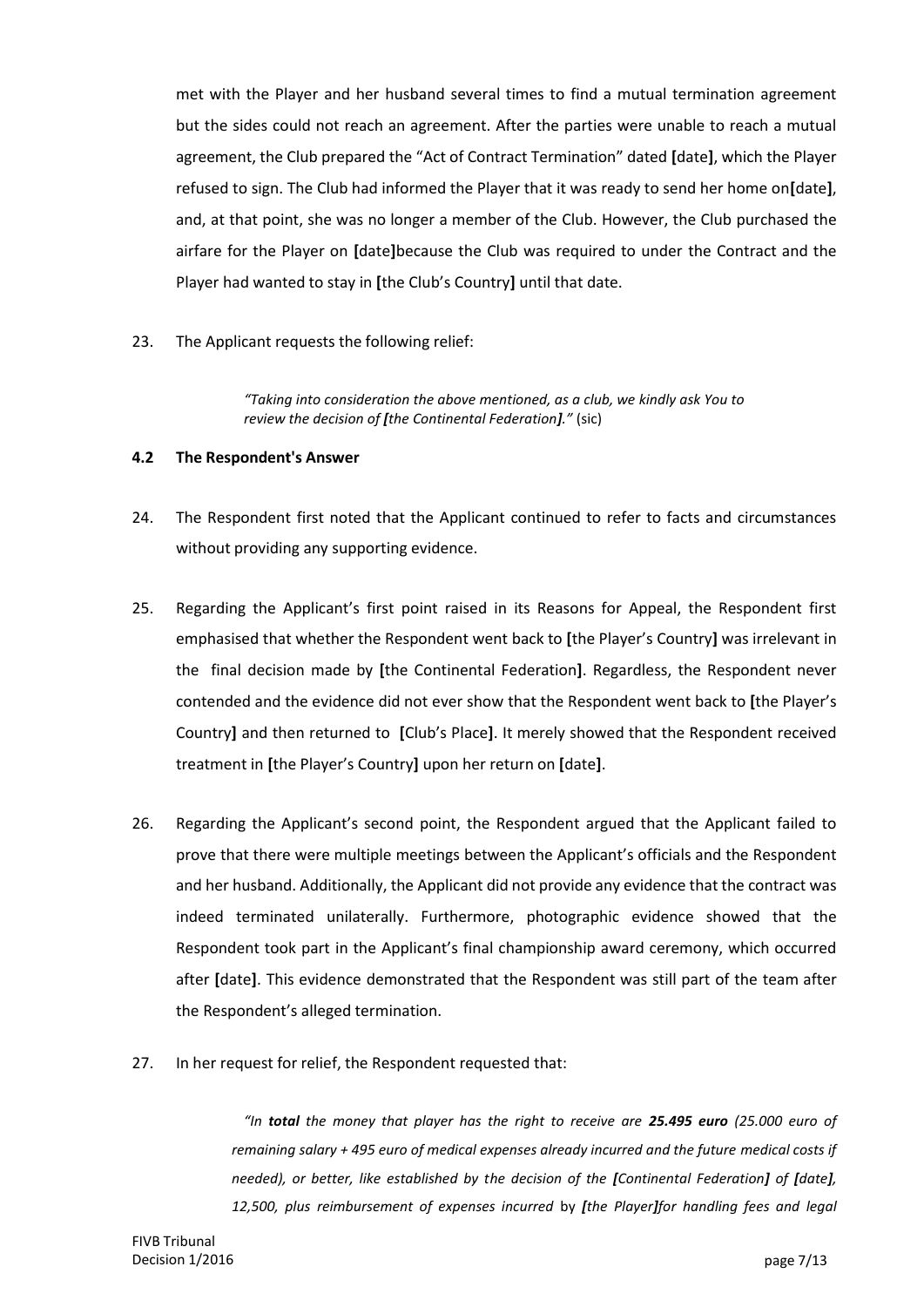## **5. Jurisdiction**

#### **5.1 In general**

- 28. The FIVB Tribunal must first examine whether it has jurisdiction to hear the present dispute. In order to do so, it must first look at the relevant provisions of the Regulations.
- 29. Article 2.1 of the Regulations reads as follows:

*"[t]he FIVB Tribunal is competent to decide financial disputes of an international dimension between clubs, players and coaches from within the world of volleyball".*

30. Article 2.2 of the Regulations stipulates that the FIVB Tribunal can only resolve disputes:

*"2.2.1 arising between the natural and legal persons/entities mentioned in Article 2.1;*

*and*

*2.2.2 decided previously by the FIVB/ a Confederation or referred by the FIVB/ a Confederation to the FIVB Tribunal"*

- 31. Article 2.3 of the Regulations grants the FIVB Tribunal the power to rule on its own jurisdiction.
- 32. Thus, in order for the FIVB Tribunal to have jurisdiction over the dispute, the Panel shall examine whether the conditions of both Articles 2.1 and 2.2 are satisfied.
- 33. The present dispute involves a claim for damages by an **[**Respondent's nationality**]** player against an **[**the Club's Country**]** club. The FIVB Tribunal finds that this dispute clearly qualifies as a financial dispute of an international dimension between a player and a club in accordance with Articles 2.1 and 2.2.1.
- 34. Furthermore, the Request for Review at hand is made against the Decision, which was rendered by the **[**Continental Federation**]**. Indeed, the **[**Continental Federation**]** was competent and decided the case in the first instance on the basis of a delegation of the FIVB's competence under Article 45.11 of the FIVB Sports Regulations for cases involving parties within the **[**Continental Federation**]**. Therefore, the present Request for Review stems from a decision of the Confederation, and the Panel holds that Article 2.2.2 isalso satisfied.
- 35. Based on the above, the conditions of Articles 2.1 and 2.2 are satisfied. Additionally, neither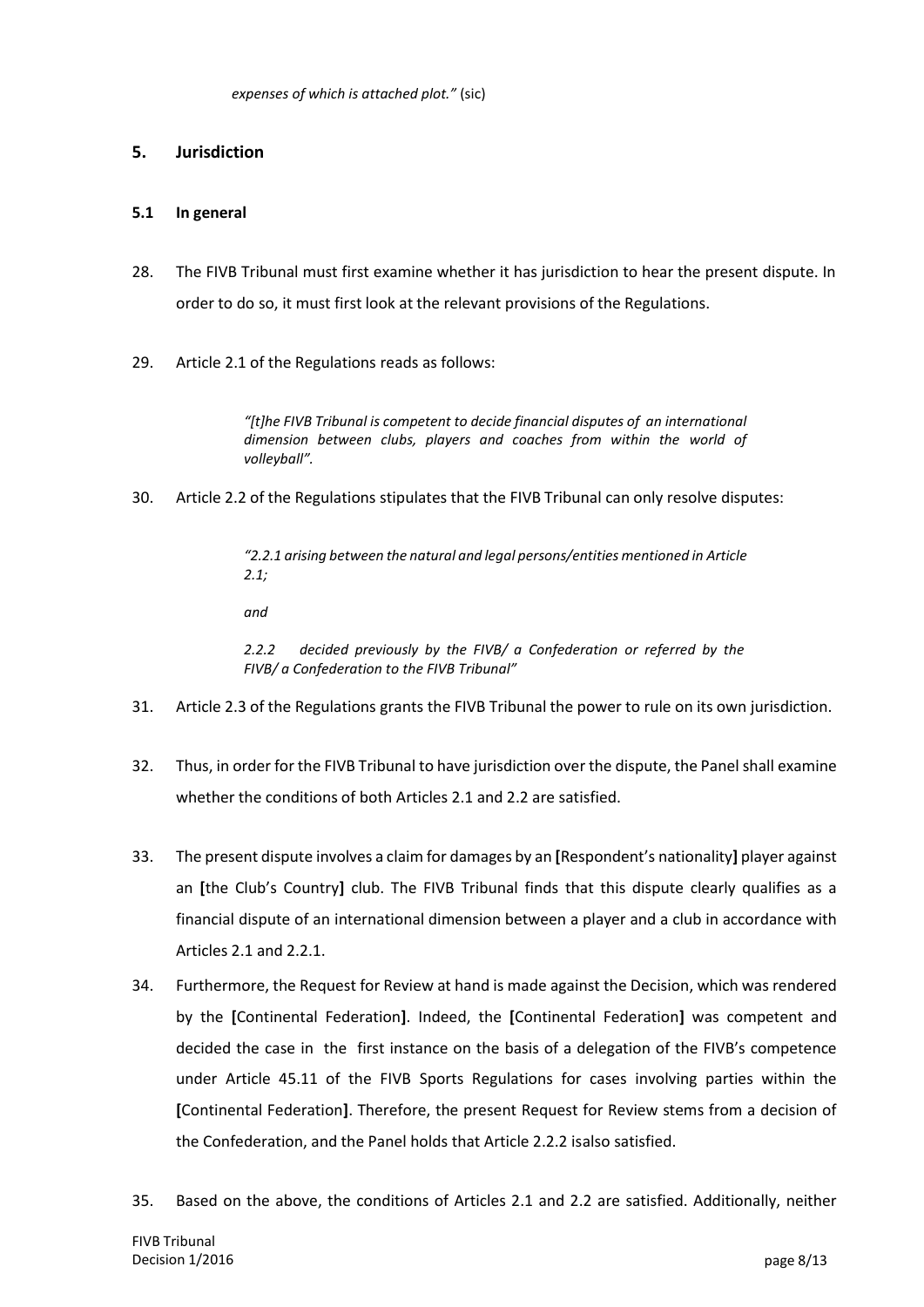party contested the FIVB Tribunal's jurisdiction to hear this case. Therefore, the FIVB Tribunal has jurisdiction over the present Request for Review pursuant to the Regulations.

## **6. Discussion**

### **6.1 Applicable Law**

36. Under the heading "Law Applicable to the Merits", Article 13 of the Regulations reads as follows:

*"Unless otherwise agreed by the parties, the Tribunal shall apply general considerations of justice and fairness without reference to any particular national or international law (ex aequo et bono)."*

- 37. Neither of the parties has contested the applicability of *ex aequo et bono* to the present dispute nor based their arguments on any national law. In light of the above, the Panel will decide the issues submitted to it in this proceeding *ex aequo et bono*.
- 38. In substance, it is generally considered that an arbitrator deciding *ex aequo et bono* receives "*a mandate to give a decision based exclusively on equity, without regard to legal rules. Instead of applying general and abstract rules, he/she must stick to the circumstances of the case*".<sup>1</sup>
- 39. In light of the foregoing matters, the Panel makes the following findings.

#### **6.2 Findings**

40. In its Request for Review, the Applicant raises two points: 1) that the Respondent did not leave **[**the Club's Place**]** to seek treatment on her injured knee in **[**Player's Country**]** before her final departure from **[**the Club's Place**]** and

<sup>1</sup> POUDRET/BESSON, Comparative Law of International Arbitration, London 2007, No. 717, pp. 625-626.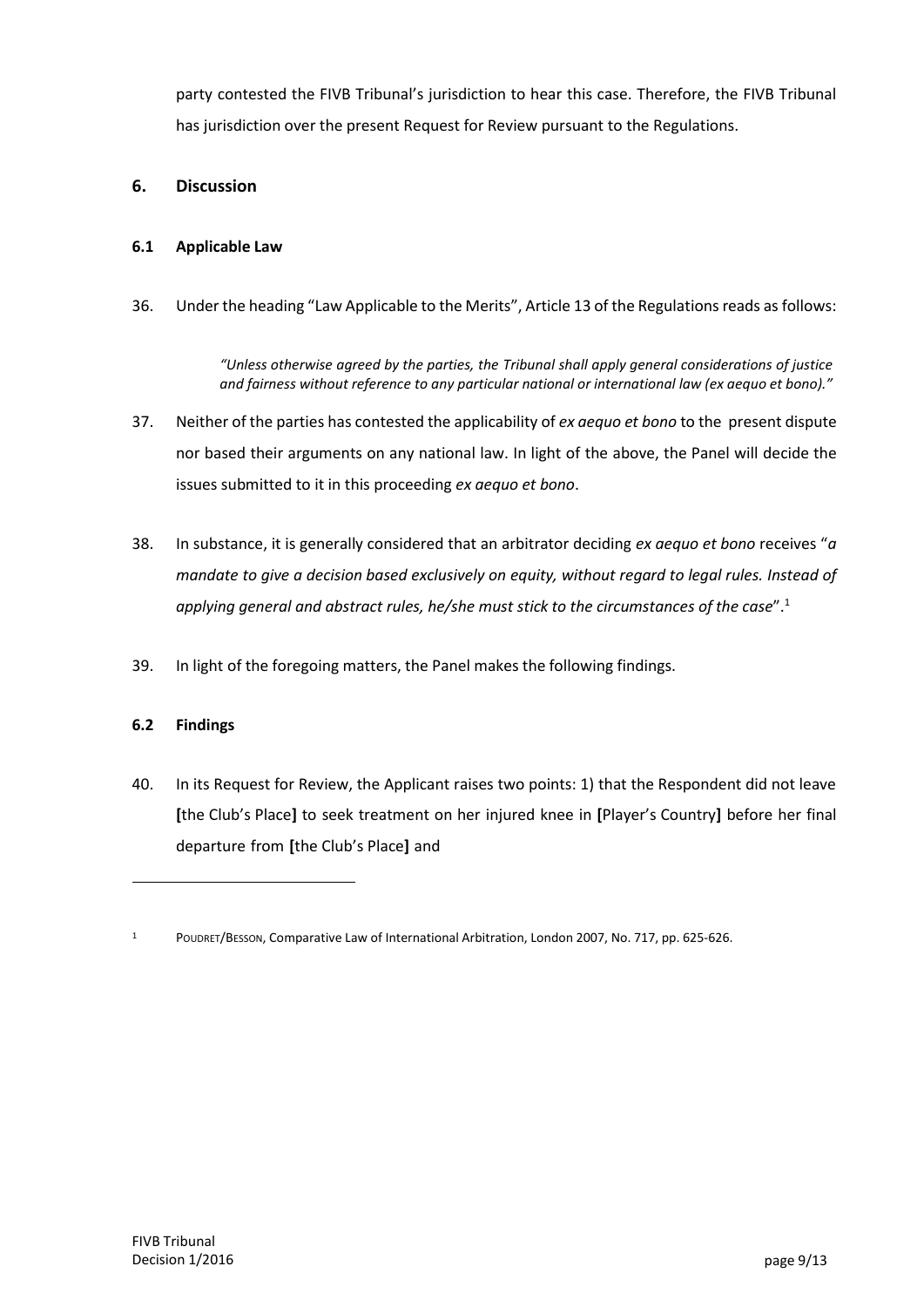2) that the Applicant validly terminated the Contract on **[**date**]**through the "Act of Contract Termination". In examining the evidence before him, the FIVB Tribunal Judge finds that the first point is proven by the evidence before him but does not have any bearing on the final decision because it does not impact the central **[**date**]** and, in the event that the Applicant manifested a clear intent to terminate the Contract, whether it did so with just cause.

- 41. Turning to the issue of whether the Applicant manifested a clear intent to terminate the Contract, it is imperative that a party seeking to terminate a contract must do so clearly and unequivocally. A manifestation of clear intent is necessary in order to allow both parties to understand that the contractual relationship hasreached a definitive end and prevent confusion as to the status of said contractual relationship. This clear manifestation of intent to terminate an agreement can be either in writing or through actions so long as the intent of the terminating party is unambiguous to both parties.
- 42. Applying the above the fact of this dispute, the Applicant argued that it was ready to send to terminate the Contract and send the Respondent back to **[**the Respondent's Country**]** on **[**date**]** based on the "Act of Contract Termination". In examining the language of the "Act of Contract Termination",the FIVB Tribunal Judge notes that the "Act of Contract Termination" starts by stating *"The contract No 23/[year] made between "[the Club]" [the Club's Place]and [the Player]is being terminated under the condition of mutual agreement* (emphasis added)*."* Moreover, it follows by stating that *"The sides agree on followings* (emphasis added)*."* Furthermore, Article 2 of the "Act of Contract Termination" states that *"This Act makes both sides free from any kind of mutual material obligation both for future and past* (emphasis added)*."* Finally, the "Act of Contract Termination included a signature line for the Respondent. Thus, the plain language of the "Act of Contract Termination" clearly demonstrates that this document is designed to be an agreement to mutually terminate the Contract rather than a unilateral termination declared by the Applicant. The Respondent neversigned this document and, thus, no mutual termination was agreed upon.
- 43. Additionally, the Applicant's actions after **[**date**]**also demonstrate that the Applicant acted as if the Contract were still in effect. First, the FIVB Tribunal Judge notes that photographic evidence demonstrates that the Player took part in the medal ceremony after the Applicant's last match, which took place on **[**date**]**. Also, the Respondent received treatment for her knee injury on **[**date**]**at the **[**the Hospital**]**in **[**the Club's Place**]**.

Based on the fact that the Respondent sought out-of-pocket medical expenses for her treatment in **[**the Player's Country**]** before the **[**Continental Federation**]** but did not claim expenses related

FIVB Tribunal Decision 1/2016 **page 10/13** to the **[**date**]**, the FIVB Tribunal Judge finds that it is reasonable to infer that the Respondent's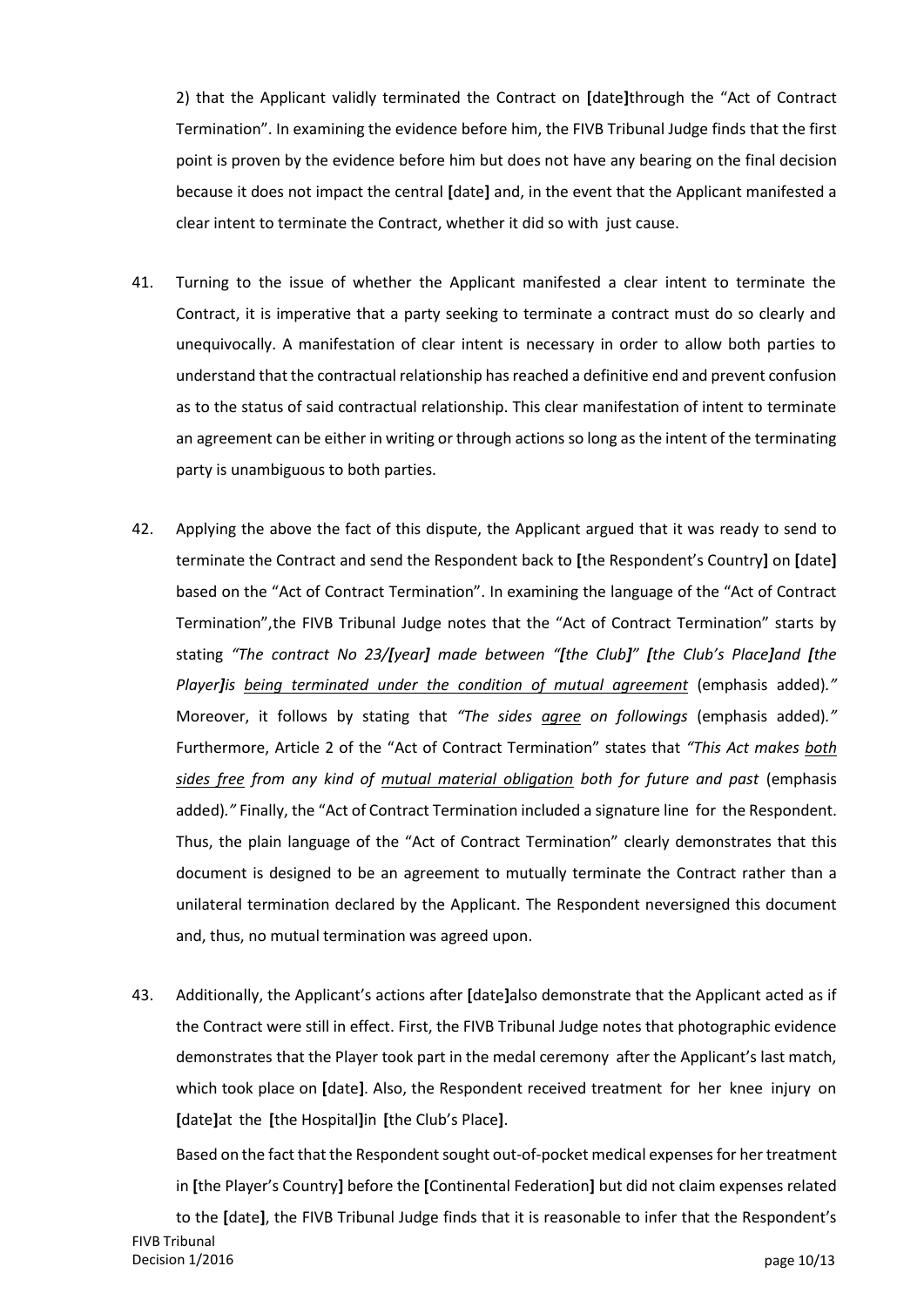expenses for this visit were borne by the Applicant. Based on these facts, the FIVB Tribunal Judge finds that the Applicant's actions after **[**date**]**also demonstrate that the Applicant acted as if the Contract were still in effect due to the fact that the Respondent refused to sign the "Act of Contract Termination." Hence, the FIVB Tribunal Judge holds that the Applicant did not demonstrate a clear intent to terminate the Contract because both the plain language of the "Act of Contract Termination" and its actions after **[**date**]**appeared to demonstrate thatit thought the contract was still in effect despite its wish to terminate the Contract.

- 44. Therefore, the FIVB Tribunal Judge finds that the Applicant did not manifest a clear intention to terminate the contract. Based on this determination, the FIVB Tribunal Judge does not have to decide whether the validity of Article 7.5 of the Contract, which is at least doubtful. Consequently, the Applicant's appeal must be denied.
- 45. For the sake of completeness, the FIVB Tribunal Judge also noted that the Respondent requested its initial request for relief before the **[**Continental Federation**]** in its Answer. However, the **[**Continental Federation**]** awarded the Respondent less than its initial request, and the Respondent did not file a Request for Review. Therefore, the FIVB Tribunal Judge could not award more than the amount awarded inthe Decision because the Respondent failed to file a Request for Review. Consequently, the FIVB Tribunal Judge upholds the Decision and awardsthe Respondent EUR 12,500 net.

#### **6.4 Costs**

- 46. In its Decision, the **[**Continental Federation**]** ordered the Applicant to pay the full amount of costs of EUR 400 for the proceedings before the **[**Continental Federation**]**. Given that the Decision was upheld in full on the merits and the Applicant's Request for Review failed, the FIVB Tribunal orders that the Respondent is entitled to the EUR 400 awarded in the Decision.
- 47. Regarding the Respondent's request for legal fees in the present proceedings, the Panel notes that Article 15.2 of the FIVB Tribunal Regulations allows for the Panel to award a contribution towards reasonable legal fees and expenses in connection with a proceeding before it. Thus, legal fees must be reasonable and are limited to fees related to the proceedings before the FIVB Tribunal. When determining the contribution, the Panel must take into account theoutcome of the proceedings as well as the conduct and financial resources of the Parties.
- 48. In its Answer, the Respondent requests EUR 6,493.08 in fees for *"legal expenses"*. The Panel notes that the Respondent was represented by an attorney in the present proceedings. The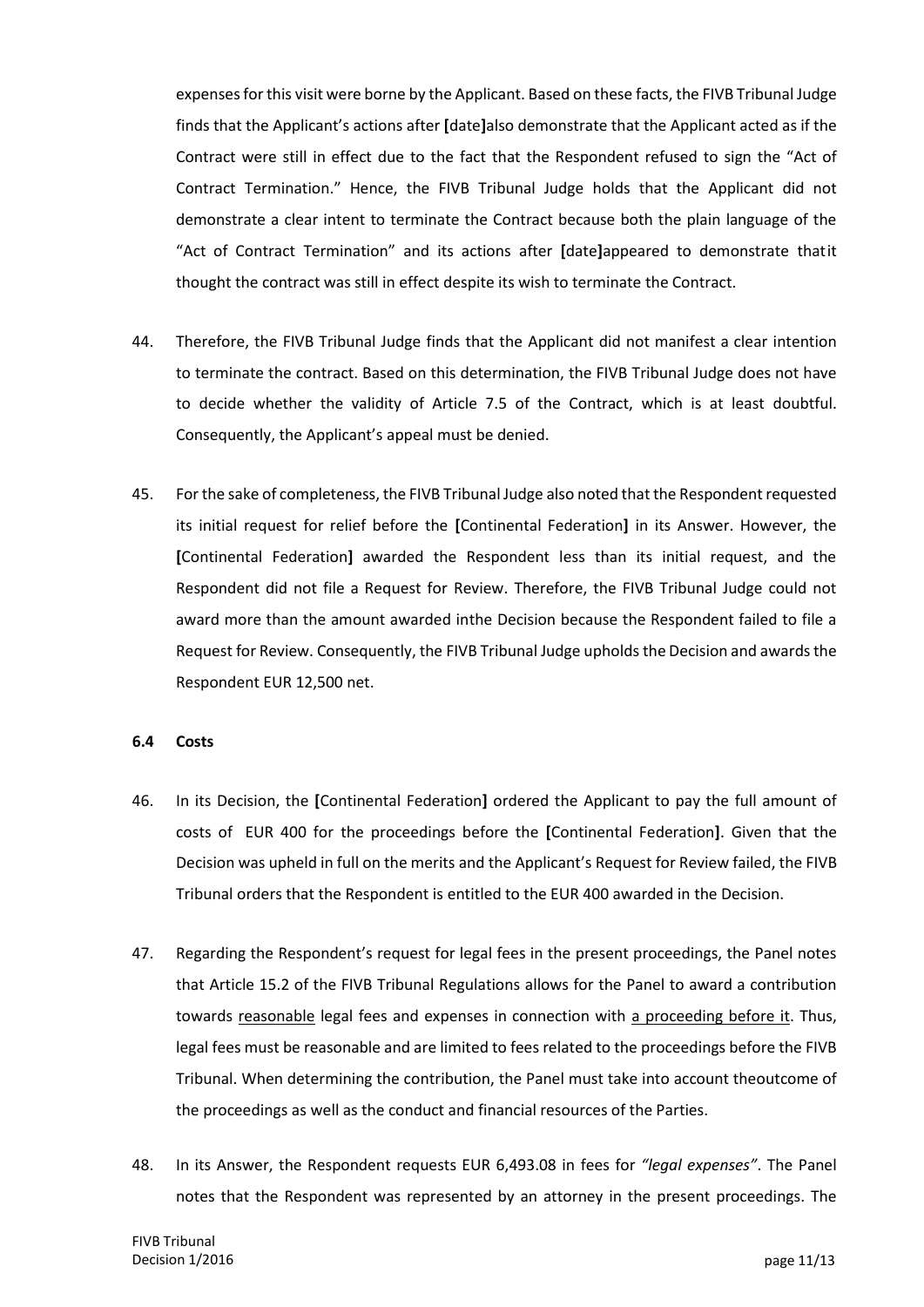Respondent submitted an invoice from its attorney on the attorney's letterhead. In the present case, the attorney had to prepare only one brief submission refuting mainly factual arguments. Thus, the submission did not require extensive research. Consequently, based on the record before it, the Panel finds that the requested legal fees are excessive and must be reduced. Hence, the FIVB Tribunal orders that the Applicant pay EUR 2,000 in legal fees to the Respondent.

#### **DECISION**

- 49. For the reasons set forth above, the Panel decides as follows:
	- **1. The Request for Review filed by [the Club]is dismissed in itsentirety.**
	- **2. The decision rendered by the [Continental Federation] on [date]is upheld in full.**
	- **3. [The Club] shall pay EUR 2,000 to [the Player]as acontribution toward her legal fees and expenses.**
	- **4. Any other requests for relief are dismissed.**

Lausanne, seat of the proceedings, **[**date**]**.

Piotr Stolarksi

Inde sudge<br>Longle Picty